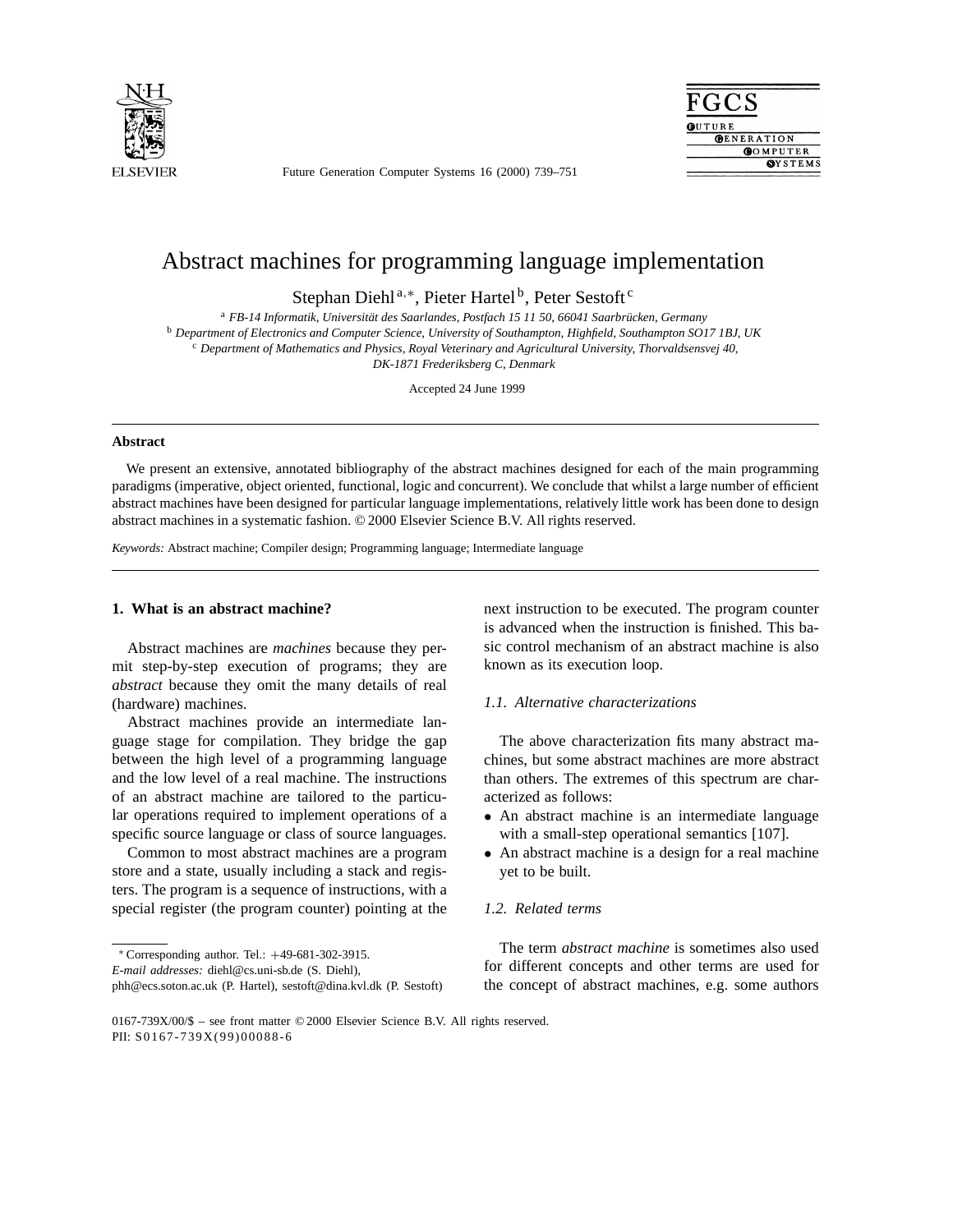use the terms *emulator* or *interpreter* and some use the term *virtual machine* for implementations of abstract machines, similar as we use the term *program* for implementations of an algorithm. Sun calls its abstract machine for Java the Java Virtual Machine [86,91]. The term virtual machine is widely used for the different layers of abstractions in operating systems [121] and in IBM's VM operating system virtual machines are execution environments for running several versions of the same operating system on the same machine. In theoretical computer science the term abstract machine is sometimes used for models of computation including finite state machines, Mealy machines, push down automata and Turing machines [61].

#### *1.3. What are abstract machines used for?*

In the above characterization of abstract machines their use as an intermediate language for compilation is an essential feature. As a result the implementation of a programming language consists of two stages. The implementation of the compiler and the implementation of the abstract machine. This is a typical divide-and-conquer approach. From a pedagogical point of view, this simplifies the presentation and teaching of the principles of programming language implementations. From a software engineering point of view, the introduction of layers of abstraction increases maintainability and portability and it allows for design-by-contract. Abstract machines have been successful for the design of implementations of languages that do not fit the "Von-Neumann computer" well. As a consequence most abstract machines are for exotic or novel languages. There are only few abstract machines for languages like C or Fortran. Recently abstract machines have been used for mobile code in heterogenous networks such as the Internet.

In addition to all their practical advantages abstract machines are theoretically appealing as they facilitate to prove the correctness of code generation, program analyses and transformations [20,111].

### **2. Where do abstract machines come from?**

Abstract machines are often designed in an ad-hoc manner based on experience with other abstract machines or implementations of interpreters or compilers

for the same source language. But also some systematic approaches have been investigated. Wand was one of the first to deal with the question of deriving abstract machines from the semantics of a language. In 1982, he proposed an approach based on combinators [130]. To find suitable combinators was not automated and was a difficult task, which was simplified in a later paper [131]. The CAM (1985) was derived in a similar way [34]. Another approach is based on partial evaluation of interpreters with given example programs and folding of recurring patterns in the intermediate code [44,80,98]. Finally there are approaches based on pass separation [45,56,70,89,116]. Pass separation is a transformation which splits interpreters into compiling and executing parts, the latter being the abstract machine. It has also been used in the 2BIG system (1996) to automatically generate abstract machines from programming language specifications [43,46].

## **3. Abstract machines for imperative programming languages**

Discussions in the late fifties within the ACM and other related bodies resulted in various proposals being made for an UNCOL: A UNiversal Computer Oriented Language. Various UNCOLs have been proposed. Conway's machine [33] for example was a register machine, with two instructions. Steel's machine [119] had sophisticated adressing modes. The principle of an UNCOL is sound, but they have not been much used. We believe that this is mainly because of the lack of performance of the generated code. Chow and Ganapathi [30] give an overview of abstract machines for imperative programming languages that were current in the mid-1980s. Some believe that the Java Virtual Machine [86] of the late 1990s might finally play the role of an UNCOL, but we think that performance will remain a concern in many areas of computing.

We will now look at some successful abstract machines, which were designed for rather more modest goals:

• The Algol Object Code (1964) [109] is an abstract machine for Algol60. It has a stack, a heap and a program store. Its instructions provide mechanisms for variable and procedure scope, allocation of memory, access to variables and arrays, and call-by-value and call-by-name procedure calls.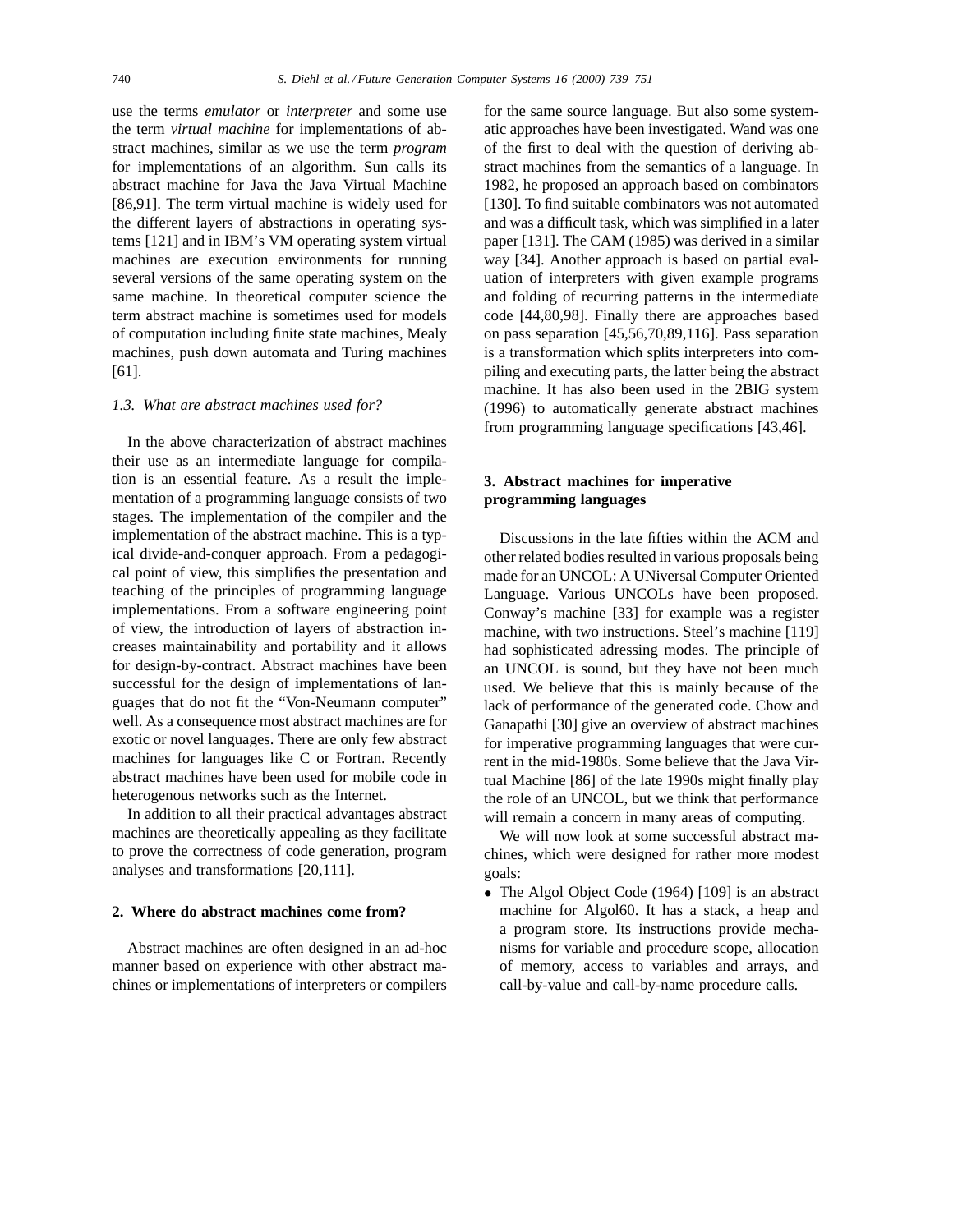- The P4-machine (1976) is an abstract machine for the execution of Pascal programs, developed by Wirth and colleagues [7]. The compiler from Pascal to P4 and the abstract machine code are documented in [102]. The P4 machine has fixed-length instructions. It implements block structure by a stack of activation records (frames), using dynamic and static links to implement recursion and static scoping, respectively.
- The UCSD P-machine [32] is an abstract machine for the execution of Pascal programs, with variable-length instructions. The compact bytecode of the machine has special instructions for calling Pascal's nested procedures, for calling formal procedures, for record and array indexing and index checks, for handling (Pascal) sets, for signalling and waiting on semaphores, etc. The P-machine was used in the popular UCSD Pascal system for microcomputers (ca. 1977). A commercial hardware implementation of the P-machine was made (see Section 11).
- Forth (1970) may be considered as a directly executable language of a stack-based abstract machine: expressions are written in postfix (reverse Polish notation), a subroutine simply names a code address, etc. [77,94].

# **4. Abstract machines for object-oriented programming languages**

Abstract machines for object-oriented languages are typically stack-based and have special instructions for accessing the fields and methods of objects. Memory management is often implicit (done by a garbage collector) in these machines.

- Smalltalk-80 (1980) is a dynamically typed class-based object-oriented language, implemented by compilation into a stack-based virtual machine code. The bytecode has instructions for stack manipulation, for sending a message to an object (to access a field or invoke a method), for return, for jump, and so on [51] (the second edition [52] omits most of the material on the virtual machine).
- Self (1989) is a dynamically typed class-less object-oriented language. Self has a particularly simple and elegant stack-based virtual machine code: every instruction has a three-bit instruction

op-code and a five-bit 'index', or instruction argument. The eight instructions are: push self, push literal, send message (to invoke a method or access a field), self send, super send, delegate (to a parent), return, and index extension. The bytecode is dynamically translated into efficient machine code [28,29].

• Java (1994) is a statically typed class-based object-oriented language, whose 'official' intermediate language is the statically typed Java Virtual Machine (JVM) bytecode. The JVM has special support for dynamic loading and linking, with load-time verification (including type checking) of the bytecode. The instruction set supports object creation, field access, virtual method invocation, casting an object to a given class, and so on [86]. For hardware implementations of the JVM (see Section 11).

# **5. Abstract machines for string processing languages**

A string processing language is a programming language that focuses on string processing rather than processing numeric data. String processing languages have been around for decades in the form of command shells, programming tools, macro processors, and scripting languages. This latter category has become prominent as scripting language are used to 'glue' components together [101]. The components are typically written in a (systems) programming language, such as C, but they may be glued components themselves.

String processing languages are either implemented by interpreting a proprietary representation of the source text, or the implementation is based on some low level abstract machine. There are two reasons for using a proper abstract machine: improved execution speed and better portability. Machine independence has become less of an issue in recent years, because the number of different computer architectures has fallen dramatically over time, and because C acts as a lingua franca to virtually every platform currently in use.

We will discuss two prominent examples of early string processing languages, where an abstract machine is used mainly to achieve machine independence.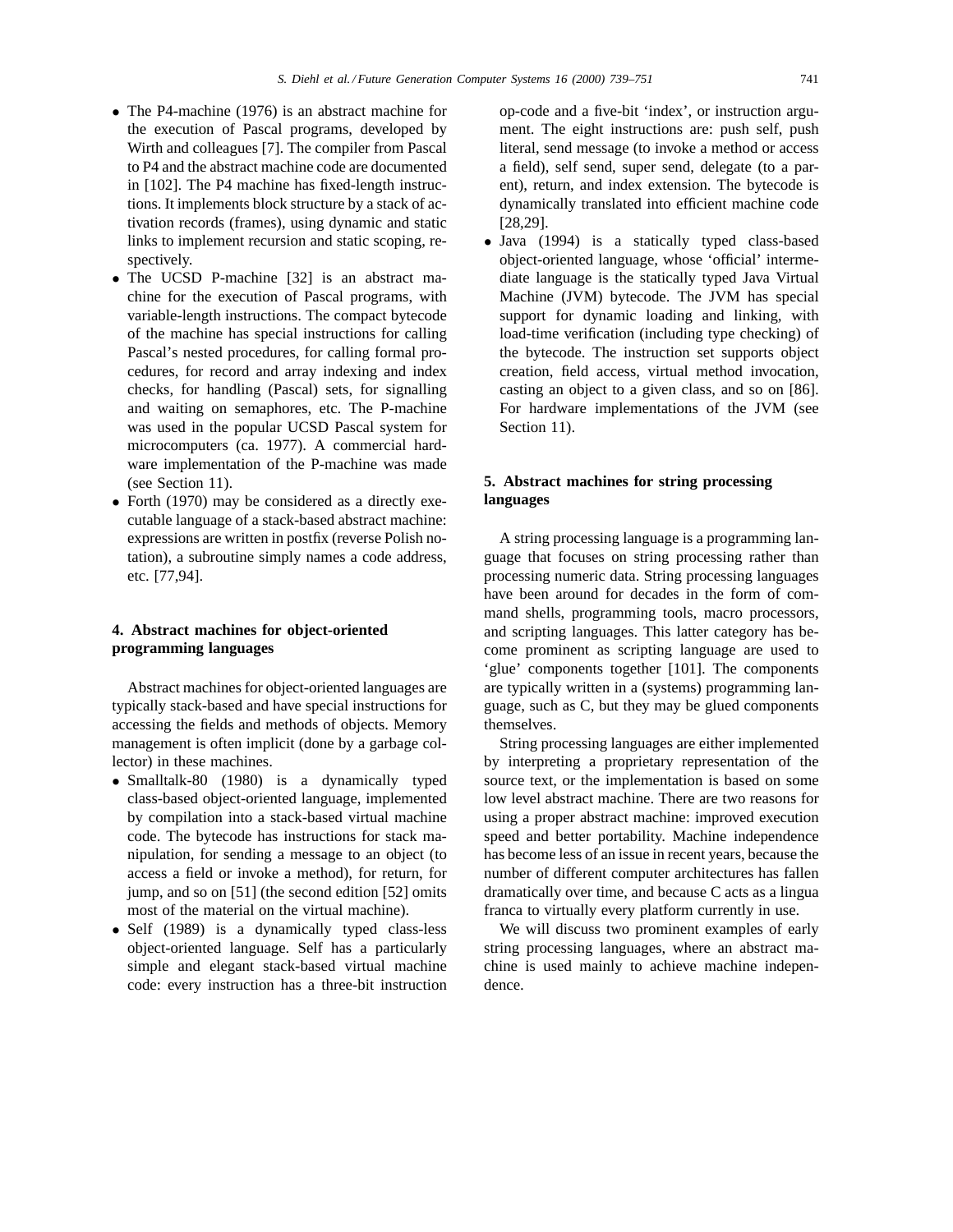- Snobol4 [54] is a string processing language with a powerful pattern matching facility. The language has been used widely to build compilers, symbolic algebra packages, etc. The Snobol4 abstract machine (SIL) operates on data descriptors, which contain either scalar data or references, as well as the type of the data and some control information. The data representation makes it possible to treat strings as variables, and to offer data directed dispatch of operations, much in the same way as object oriented systems offer today. The machine operates a pair of stacks, a garbage collected heap (mark scan). The instruction set is designed firstly to provide efficient support for the most common operations and secondly to ease the task of porting it [53].
- ML/I [23] is a macro processor. Macro processors are based on a substitution model, whereas ordinary string processors treat strings as data to which operations are applied. Macro processors are generally more difficult to program than ordinary string processors. The ML/I macro processor is implemented via the LOWL abstract machine. This machine offers two stacks, three registers, non-recursive sub-routines and a small set of instructions. Portability has been the major driver for the design.

UNIX has had a profound influence on what we consider scripting languages today. With UNIX came the now classical tool-set comprising the shell, awk, and make. As far as we know, all of these are implemented using an internal representation close to the source text. Descendants of these tools are now appearing that use abstract machines again, mainly for speed but also for machine independence:

- Awk [1] constructs a parse tree from the source. The interpreter then traverses the parse tree, interpreting the nodes. Interior nodes correspond to an operator or control flow construct; leaves are usually pointers to data. Interpreter functions return cells that contain the computed results. Control flow interruptions like break, continue, and function return are handled specially by the main interpreter.
- Nmake [49] is a version of the make tool for UNIX, which provides a more flexible style of dependency assertions. To be able to port these new make files to older systems, Nmake can translate its input into instructions for the Make Abstract Machine (MAM). These are easy to translate into more common Makefile formats [78].

• Tcl [100] is a command language designed to be easily extensible with application specific, compiled commands. The most widely know application of Tcl is the Tk library for building Graphical User Interfaces. The flexibility of Tcl is achieved primarily by representing all data as strings and by using a simple and uniform interface to commands. For example the while construct from the Tcl language is implemented by a C procedure, taking two strings as arguments. The first string is the conditional expression and the second is the statement to be executed. The C procedure calls the Tcl command interpreter recursively to evaluate the conditional and the statements ([100], p. 321). The abstract machine does not have any stacks of its own, it relies on the C implementation.

Since version 8.0 Tcl uses a bytecode interpreter [74].

- Perl [128] is a scripting language, with an enormous collection of modules for a wide range of applications, such as building CGI scripts for Web servers. The implementation compiles Perl code into an intermediate, tree structured representation, with each instruction pointing to the next. The abstract machine has seven stacks which are explicitly manipulated by the compiled instructions. There are six different data types, and over 300 instructions. Reference counting is used to perform storage management [118].
- Python is an object oriented scripting language [87]. Python is implemented using a stack based abstract machine. The instructions are rather like method calls, dispatching on the type of the operands found on the stack. There are over 100 instructions, organized as segments of code, with jumps to alter the flow of control. Python uses a reference count garbage collector.

Hugunin [63] has created an implementation of JPython, which targets the Java Virtual Machine instead.

The performance of the scripting languages has above been studied by a number authors. Kernighan and van Wyk [74] compare Awk, Perl, Tcl, Java, Visual Basic, Limbo, C and Scheme. They show that depending on the benchmark and the platform, C and Java sometimes do worse than the scripting languages. Romer et al. [110], benchmark Java, Perl and Tcl using a cache level simulator of the MIPS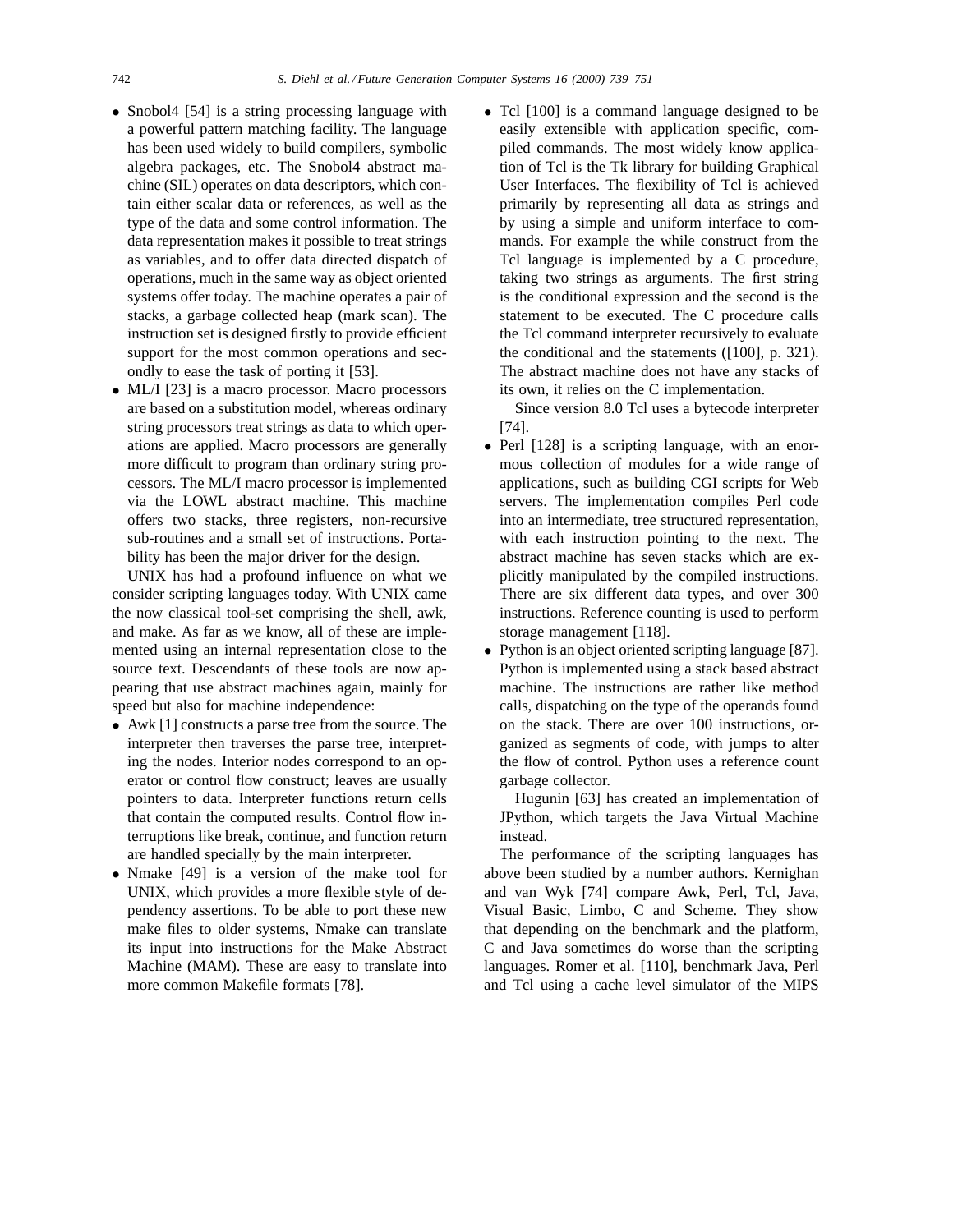architecture. They conclude that eventhough scripting language perform less well than C, special hardware support is not warranted.

# **6. Abstract machines for functional programming languages**

The first abstract machines for functional languages, such as the SECD [81] and FAM [26], defined strict evaluation, also known as eager or call-by-value evaluation, in which function arguments are evaluated before the call, and exactly once. More recently, most work has focused on lazy (or call-by-need) evaluation, in which function arguments are evaluated only if needed, and at most once. One reason is that efficient implementation of strict evaluation is now well understood, so that the need to go via an abstract machine has diminished.

Central concepts in abstract machines for functional languages include:

- A *stack* in general represents the context of a nested computation. It may hold the intermediate results of pending computations, activation records of active function invocations, active exception handlers, etc. The stack is sometimes used also for storing arguments to be passed to functions.
- An *environment* maps program variables to their values.
- A *closure* is used to represent a function as a value. It typically consists of a code address (for the function body) and an environment (binding the free variables of the function body).
- A *heap* stores the data of the computation. Abstract machines usually abstract away from the details of memory management, and thus include instructions for allocating data structures in the heap, but not for freeing them; the heap is assumed to be unlimited.
- A *garbage collector* supports the illusion that the heap is unlimited; it occasionally reclaims unreachable heap space and makes it available for allocation of new objects.

#### *6.1. Strict functional languages*

• The SECD machine (1964) was designed by Landin for call-by-value evaluation of the pure lambda calculus [81]. The machine derives its name from the components of its state: an evaluation stack S, an environment E, a control C holding the instructions to execute, and a dump D holding a continuation. (i.e., a description of what must be done next).

- Cardelli's Functional Abstract Machine (1983) is a much extended and optimized SECD machine used in the first native-code implementation of ML [26,27].
- The Categorical Abstract Machine (1985) was developed by Cousineau et al. [34]. Its instructions correspond to the constructions of a Cartesian closed category: identity, composition, abstraction, application, pairing, and selection. It was the base for the CAML implementation of ML.
- The Zinc Abstract Machine (1990) developed by Leroy [82] permits more efficient execution. It is an optimized, strict version of the Krivine machine (see Section 6.2 below). This machine is the basis of the bytecode versions of Leroy's Caml Light [35,135] and Objective Caml implementations, and is used also in Moscow ML [117].

#### *6.2. Lazy functional languages*

In a lazy language, function and constructor arguments are evaluated only if needed, and then at most once. Although this can be implemented by representing an unevaluated argument by a 'thunk', a function that will evaluate the argument and replace itself with the result, efficiency calls for other approaches. An important idea due to Wadsworth is to represent the program by a graph which is rewritten by evaluation. The evaluation (rewriting) of a shared subgraph will automatically benefit all expressions referring to it. However, repeatedly searching a graph for subexpressions to rewrite is slow.

Early implementations compiled the program to a fixed set of combinators (closed lambda terms all of whose abstractions are at the head); these may be thought of as graph rewriting rules [123]. Later it was shown to be beneficial to let the program under consideration guide the choice of combinators (so-called supercombinators) [62].

• In his seminal paper [123], David Turner describes the SK-machine to support the implementation of SASL. The compiler is based on the equivalence between combinatory logic [113] and the  $\lambda$ -calculus [40]. It generates code for what is essentially a two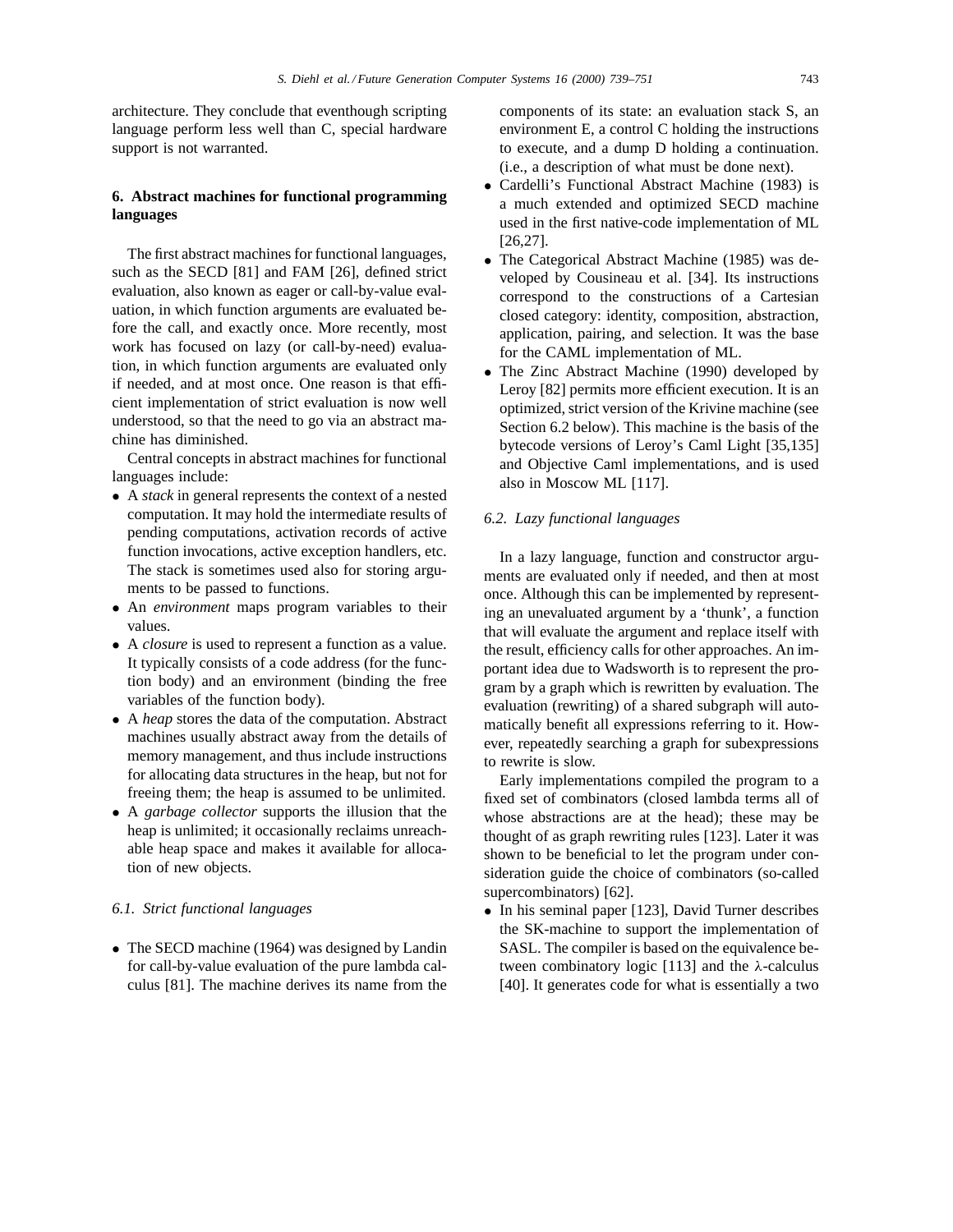instruction machine. To make the machine more efficient, Turner added further instructions, each with a functionality that is provably equivalent to a number of S and K combinators.

- The G-machine (1984) was designed by Augustsson and Johnsson for lazy (call-by-need) evaluation of functional programs in supercombinator form [10,68,104]. Instead of interpreting supercombinators as rewrite rules, they were compiled into sequential code with special instructions for graph manipulation. The G-machine is the basis of the Lazy ML [11] and HBC Haskell [13] implementations.
- The Krivine machine (1985) is a simple abstract machine for call-by-name evaluation (i.e. without sharing of argument evaluation) of the pure lambda calculus [39]. It has just three instructions, corresponding to the three constructs of the lambda calculus: variable access, abstraction, and application. A remarkable feature is that the argument stack is also the return stack (continuation).
- The Three Instruction Machine TIM (1986) is a simple abstract machine for evaluation of supercombinators, developed by Fairbairn and Wray [48]. The basic call-by-name version of this machine is quite similar to the Krivine machine. A lazy (call-by-need) version needs extra machinery to update shared function arguments; it is somewhat complicated to implement this efficiently [8].
- The Krivine machine can be made lazy just as the TIM [36,37,115]. Alternatively one may add an explicit heap and a single new instruction for making recursive let-bindings [116]. The resulting machine has been used in some theoretical studies, e.g. [112].
- The Spineless-Tagless G-machine (1989) was developed by Peyton Jones as a refinement of the G-machine [105]. It is used in the Glasgow Haskell compiler [103].

There are many more abstract machines for functional languages than we can mention here. Typically they were developed for theoretical study, or during the work on some novel language or implementation technique.

It is ultimately the performance that decides whether an abstract machine has been well designed. A comprehensive overview of over 25 functional language implementations is provided in the Pseudoknot benchmark [58].

## **7. Abstract machines for logic programming languages**

Logic programming languages are based on predicate calculus. The program is given as a finite set of inference rules. The execution of a logic program performs logical inferences. Prolog is the most prominent logic programming language. In Prolog the rules are in a standard form known as universally quantified 'Horn clauses'. A goal statement is used to start the computation which tries to find a proof of this goal.

Most research in compiling of Prolog programs is centered around the Warren Abstract Machine WAM (1983) which has become the de facto standard [133]. It offers special purpose instructions, which include unification instructions for various kinds of data and control flow instructions to implement backtracking. The original report by Warren [132] gives just the bare bones and there have been several efforts to present the WAM in a pedagogical way [2,50,138]. The WAM uses four memory areas: heap, stack, trail, and PDL.

- The WAM allocates structures and variables on the *heap*. Garbage collection automatically reclaims heap space allocated by structures and variables which are no longer reachable from the program.
- The *stack* contains choice points and environments. In a choice point there are entries for the address of the previous choice point, the next alternative clause (continuation pointer) and to store some of the registers of the WAM. An environment consists of the permanent variables in a clause. Conceptually the stack can be divided into two stacks, called the AND-and OR-stacks. The AND-stack contains environments and the OR-stack contains choice points.
- On the *trail*, the WAM keeps track of which bindings have to be retracted after a clause fails and before an alternative clause can be tried, i.e. during backtracking.
- Finally the *push down list, PDL,* contains pairs of nodes, which have to be considered next by the unification algorithm. Unification matches the current goal with the head of a clause and binds variables in both the goal and the head.

Research has focussed on the generation of optimized WAM code and resulting extensions and modifications of the WAM have been proposed. Some of the techniques, which have been investigated, are in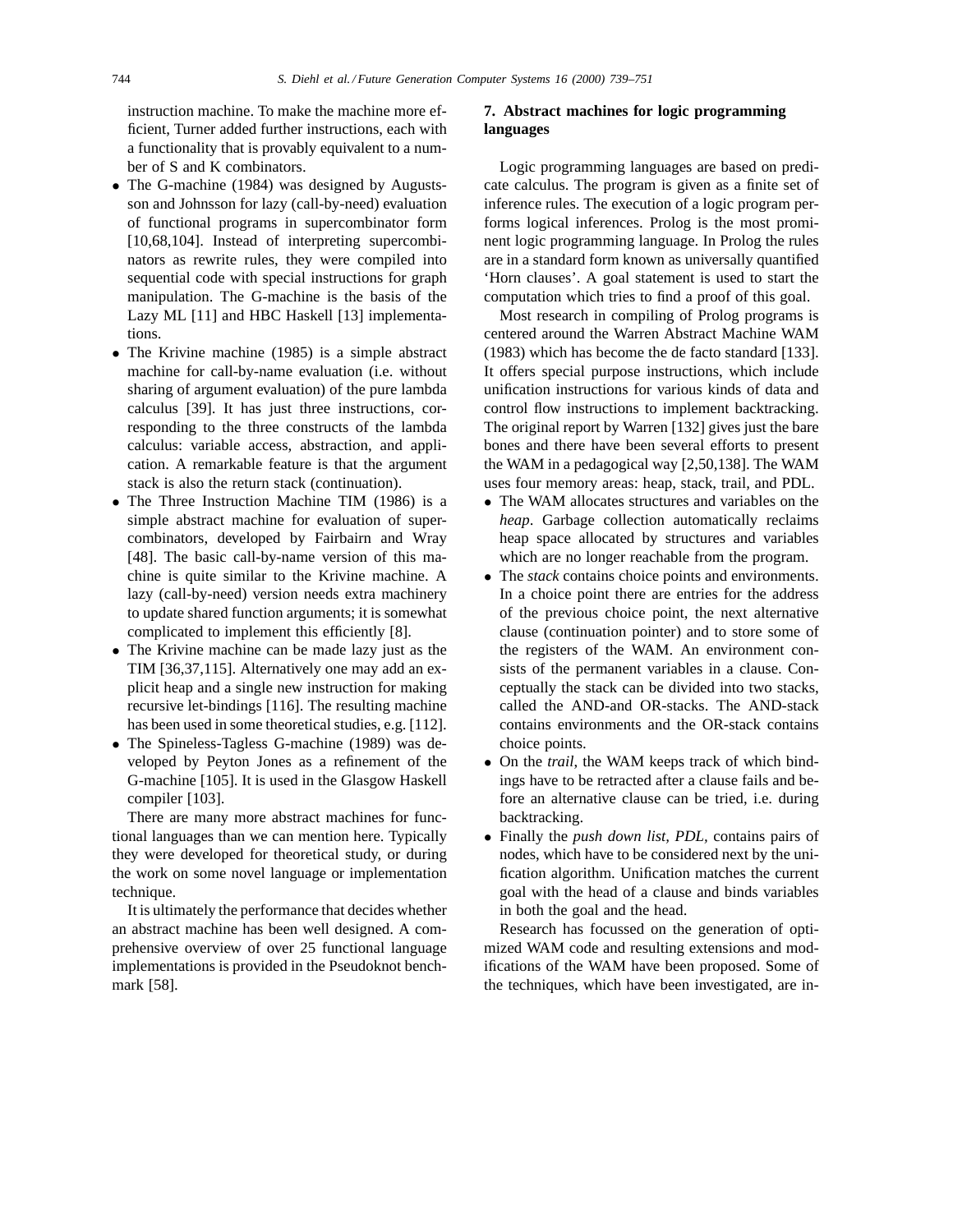dexing of clauses, environment trimming, register allocation [66,88] and tabling of goals [108]. Data flow analysis, in particular abstract interpretation, and tail recursion optimizations have been the basis of efficient implementations of Prolog [125,127].

# **8. Abstract machines for hybrid programming languages**

Programming language researchers try to combine the best of different language paradigms in hybrid programming languages. For functional logic languages abstract machines have been designed as extensions of abstract machines for functional languages [79,97] or as extensions of the WAM [21,57]. The WAM has also been the basis for abstract machines for constraint logic programming languages [16,65], the concurrent, constraint logic programming language OZ [90] and the concurrent, real time language Erlang [9].

## **9. Abstract machines for parallel programming languages**

As noted by Blair [18], parallel and distributed models converge due to trends towards high-speed networks, platform independence and micro-kernel based operating systems. Several such models are discussed in [73], most notably the Parallel Virtual Machine PVM (1990) which serves as an abstraction to program sets of heterogeneous computers as a single computational resource [15,120]. The Threaded Abstract Machine TAM (1993) [38] and a similar, but simpler abstract machine [3,47] have been proposed as general target architectures for multi-threading on highly parallel machines.

Parallel and distributed architectures provide computation power which programming language implementations on these systems try to exploit.

Pure functional languages are referentially transparent, and parallel evaluation of e.g. the arguments of a function invocation would seem a promising idea. Indeed, several abstract machines have been suggested which implement parallel graph reduction, e.g.  $\langle v, G \rangle$ -machine [12], GRIP [106], GUM [122], and DREAM [22]. Also an abstract machine for parallel proof systems [67] is based on parallel graph reduction. A critical review of parallel implementations of functional languages, in particular of lazy languages, is given by Wilhelm et al. [137]. They observe that the exploitation of natural parallelism in functional programming languages has not been successful so far [137]. In general, giving the programmer control over the parallelism in the language allows for better results, e.g. the PCKS-machine [96].

Parallelism naturally arises in logic programming: Several clauses for the same goal (AND-parallelism) or all goals in a clause (OR-parallelism) can be tried in parallel. AND-Parallel models have been proposed in [59,85], some of the OR-Parallel models are the SRI model [134], the Argonne model [24], the BC machine [4], the MUSE model [5,6] and the model proposed in [31]. Furthermore there have been attempts to combine AND and OR parallelism [55]. There have also been parallel abstract machines, which are totally different from the WAM. One of these is the PPAM [71], which is based on a dataflow model.

Some of the important issues in implementing parallel abstract machines for programming languages are static and dynamic scheduling [19,114], granularity of tasks, distributed garbage collection [69] and code and thread migration [126,136].

## **10. Special-purpose abstract machines**

Abstract machines are not only used for translation of programming languages, but also as intermediate levels of abstraction for other purposes. Term rewriting [42] is a model of computation used in various areas of computer science, including symbolic computation, automated theorem proving and execution of algebraic specifications. Abstract machines for term rewriting systems include the abstract rewriting machine ARM [72],  $\mu$ ARM [129] and TRAM [99].

Portability is the main reason for the success of DVI [76] and PostScript [64] as page-description languages. DVI is a simple language without control-flow constructs, whereas PostScript is a full programming language in the tradition of Forth. Both are used as intermediate languages by text processing systems. They are either further compiled into the language of a certain printer or interpreted by the printer's built-in processor.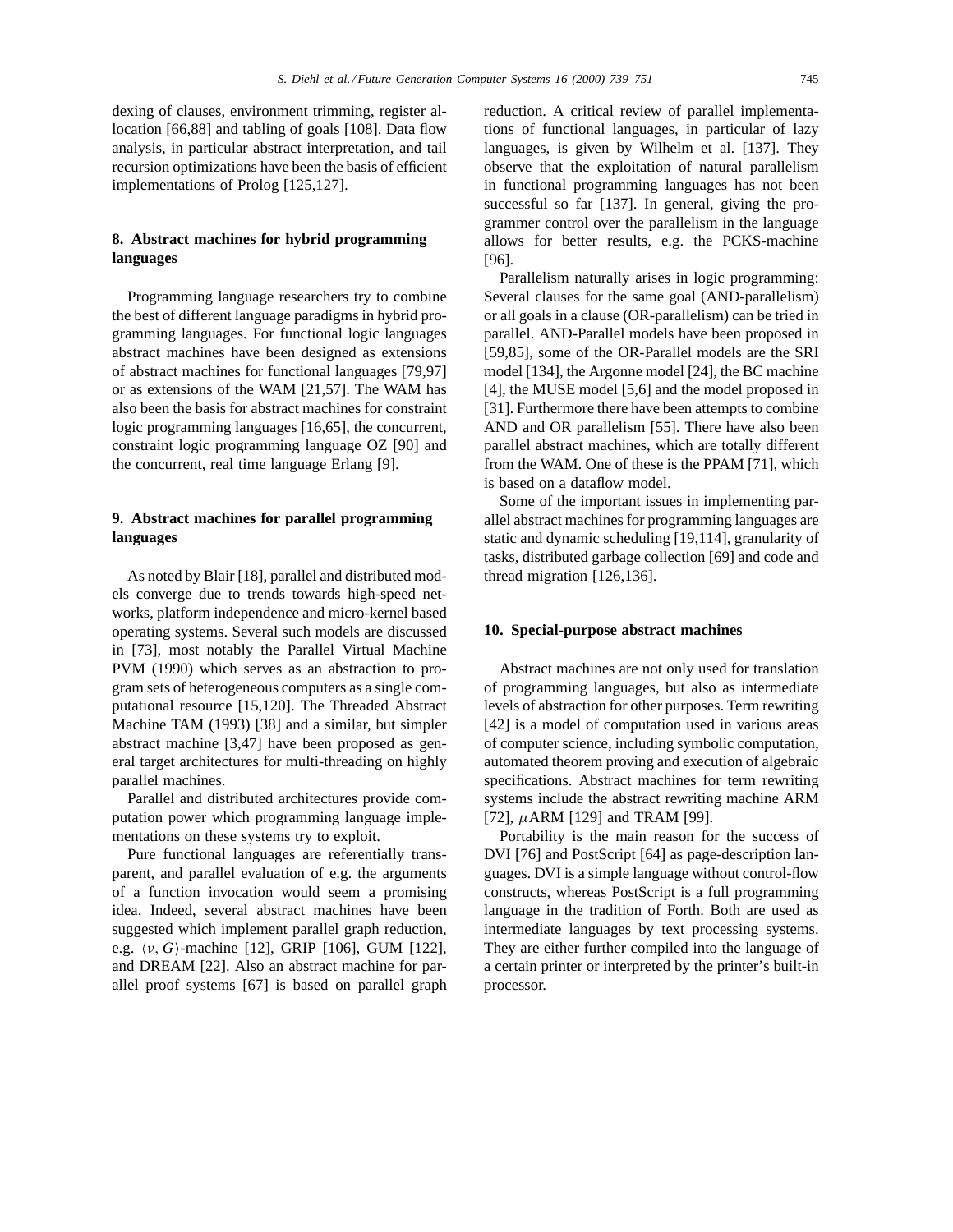In natural language parsing abstract machines based on the WAM are investigated. In contrast to usual Prolog programs, terms in unification grammars tend to be large and thus efficient unification instructions are added to the WAM [17,139].

The Hypertext Abstract Machine (1988) is a server for a hypertext storage system [25]. The data structures of the machine are graphs, contexts, nodes, links and attributes. The instructions of the machine initiate transactions with the server to access and modify these.

### **11. Concrete abstract machines**

A computer processor (CPU) could be considered a concrete hardware realization of an abstract machine, namely the processor's design. While this view is rather extreme when applied to processors such as the x86, SPARC, MIPS, or HP-PA, it makes more sense when applied to unconventional, special-purpose processors or abstract machines.

For many years (roughly, from the early 1970s to the late 1980s) it was believed that efficient implementation of symbolic languages, such as functional and logic languages, would require special-purpose hardware. Several such hardware implementations were undertaken, and some resulted in commercial products. However, the rapid development of conventional computer hardware, and advances in compiler and program analysis technology, nullified the advantages of special-purpose hardware, even microcoded implementations. Special-purpose hardware was too expensive to build and could not compete with stock hardware.

A tell-tale sign is that the conference series *Functional Programming and Computer Architecture* (initiated in 1981) published few papers on concrete computer architecture, and when merging with the Lisp conference series in 1996, dropped 'Computer Architecture' from its title.

Some examples of concrete hardware realizations of abstract machines are:

• The Burroughs B5000 processor (1961) had hardware support for efficient stack manipulation, such as keeping the top few elements of the stack in special CPU registers. The goal was to support the implementation of Algol 60 and other blockstructured languages. Subsequently many machines with hardware stack support have been developed (see [77]).

- A Lisp machine project was initiated at MIT in 1974 and led to the creation of the company Symbolics in 1980. Symbolics Lisp Machines had a special-purpose processor and memory, with support for e.g. the run-time type tags required by Lisp. The entire operating system and development environment were written in Lisp. By 1985 the company had sold 1500 Lisp Machines; by 1996 it was bankrupt.
- The Pascal Microengine Computer (1979) is a hardware implementation of the UCSD P-code abstract machine [92](see Section 3). Analogously to the Lisp machines, the operating system and development environment were written entirely in Pascal. The machine was commercially available in the early 1980s.
- ALICE (Applicative Language Idealized Computing Engine) [41] by Darlington and Reeve was the first hardware implementation of a reduction machine. It was built using 40 transputers connected by a multi-stage switching network.
- Kieburtz and others (1985) designed a hardware implementation of Augustsson and Johnsson's G-machine (see Section 6.2) for graph reduction of lazy functional languages [75]. Simulations of the processor and memory management system were done, but the hardware was never built.
- The Norma was created by the Burroughs company (1986) as a research processor for high speed graph reduction in functional programming languages (see e.g. [77]).
- Scheme-81 is a chip implementing an evaluator (abstract machine) for executing Scheme [14].
- A number of special-purpose machines for Prolog execution have been developed, mostly based on the WAM and modifications thereof. Several machines were designed within the Japanese Fifth Generation Project (1982–1992), and a total of around 800 such machines were built; they were used mostly inside the project. Other hardware implementations include the KCM project (1988) at ECRC in Europe, and the VLSI-BAM, an implementation of the Berkeley Abstract Machine, designed at Berkeley in the USA. For more information and references (see [124], Section 3.2).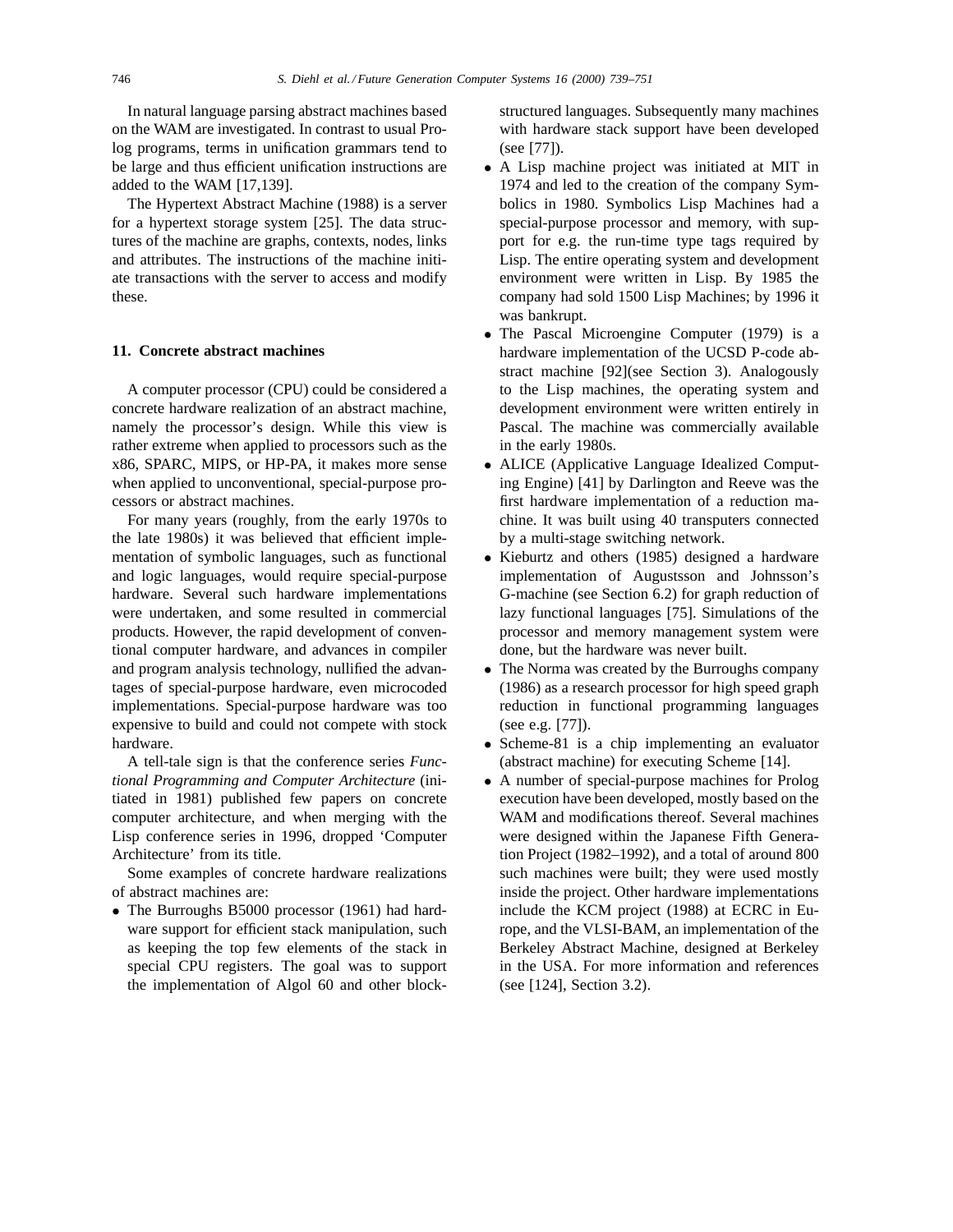- The Transputer (1984) [84] is a special-purpose microprocessor for the execution of Occam [83], a parallel programming language with synchronous communication, closely based on Hoare's theoretical language CSP [60]. It has special hardware and instructions for creating networks of Transputers.
- MuP21 (1993) is an extremely simple but fast microprocessor for executing Forth programs. It has two stacks, 20-bit words, just 24 (five-bit) instructions, and its implementation requires only 7000 transistors [95].
- A series of Java microprocessors which directly execute Java Virtual Machine bytecode (see Section 4) and support also conventional imperative languages was announced by Sun Microsystems in 1996. Technical specifications for the microJava 701 processor were available by early 1998 [93], but apparently the chip was not yet in volume production by early 1999.

## **12. Conclusion**

For almost 40 years abstract machines have been used for programming language implementation. As new languages appear, so will abstract machines as tools to handle the complexity of implementing these languages. While abstract machines are a useful tool to bridge the gap between a high level language and a low level architecture, much work remains to be done to develop a theory of abstract machines. Such a theory is necessary to support the systematic development of abstract machines from language and architecture specifications.

#### **Acknowledgements**

We thank David Barron, Hugh Glaser, Brian Kernighan, John Ousterhout, Guido van Rossum and Reinhard Wilhelm for their help with our research.

#### **References**

[1] A.V. Aho, B.W. Kernighan, P.J. Weinberger, The AWK Programming Language, Addison-Wesley, Reading, MA, 1988.

- [2] H. Aït-Kaci, Warren's Abstract Machine A Tutorial Reconstruction, MIT Press, Cambridge, MA, 1991.
- [3] Engelhardt, Alexander, Wendelborn, An overview of the Adl language project, Proceedings of the Conference on High Performance Functional Computing, Denver, Colorado, 1995.
- [4] K.A.M. Ali, OR-parallel execution of Prolog on BC-machine, Proceedings of the Fifth International Conference and Symposium on Logic Programming, MIT Press, Cambridge, MA, 1988, pp. 1531–1545.
- [5] K.A.M. Ali, R. Karlsson, Scheduling OR-Parallelism in MUSE, Proceedings of the 1990 North American Conference on Logic Programming, MIT Press, Cambridge, MA, 1990, pp. 807–821.
- [6] K.A.M. Ali, R. Karlsson, The MUSE Or-Parallel Prolog Model and its Performance, Proceedings of the Eighth International Conference on Logic Programming, MIT Press, Cambridge, MA, 1991, pp. 757–776.
- [7] U. Ammann, Code Generation of a Pascal-Compiler, In: D.W. Barron (Ed.), Pascal – The Language and its Implementation, Wiley, New York, 1981.
- [8] G. Argo, Improving the three instruction machine, Fourth International Conference on Functional Programming Languages and Computer Architecture, Imperial College, London, Addison-Wesley, Reading, MA, September 1989, pp. 100–112.
- [9] J.L. Armstrong, B.O. Däcker, S.R. Virding, M.C. Williams, Implementing a functional language for highly parallel real time applications, Proceedings of the Conference on Software Engineering for Telecommunication Systems and Services (SETSS'92), Florence, 1992.
- [10] L. Augustsson, A compiler for lazy ML, 1984 ACM Symposium on Lisp and Functional Programming, Austin, Texas, ACM, 1984, pp. 218–227.
- [11] L. Augustsson, The interactive lazy ML system, J. Funct. Programming 3 (1) (1993) 77–92.
- [12] L. Augustsson, T. Johnsson, Parallel graph reduction with the  $\langle v, G \rangle$  machine, Proceedings of the Conference on Functional Programming Languages and Computer Architecture (FPCA'89), London, ACM, New York, 1989, pp. 202–213.
- [13] L. Augustsson, HBC The Chalmers Haskell compiler, Web Page, 1999, URL: http://www.cs.chalmers.se/augustss/ hbc.html.
- [14] J. Batali et al., The Scheme-81 architecture, system and chip, MIT Conference on Advanced Research in VLSI, 1982.
- [15] A. Beguelin, J. Dongarra, A. Geist, B. Manchek, V. Sunderam, Recent Enhancements to PVM, Internat. J. Supercomput. Appl. 9 (2) (1995).
- [16] C. Beierle, Formal design of an abstract machine for constraint logic programming, IFIP Congress, vol. 1, 1994, pp. 377–382.
- [17] C. Beierle, G. Meyer, H. Semele, Extending the Warren Abstract Machine to Polymorphic Order-sorted Resolution, Technical Report IWBS Report 181, Institute for Knowledge-based Systems, Stuttgart, 1991.
- [18] G.S. Blair, A convergence of parallel and distributed computing, in: M. Kara, J.R. Davy, D. Goodeve, J. Nash (Eds.), Abstract Machine Model for Parallel and Distributed Computing, IOS Press, Amsterdam, 1996.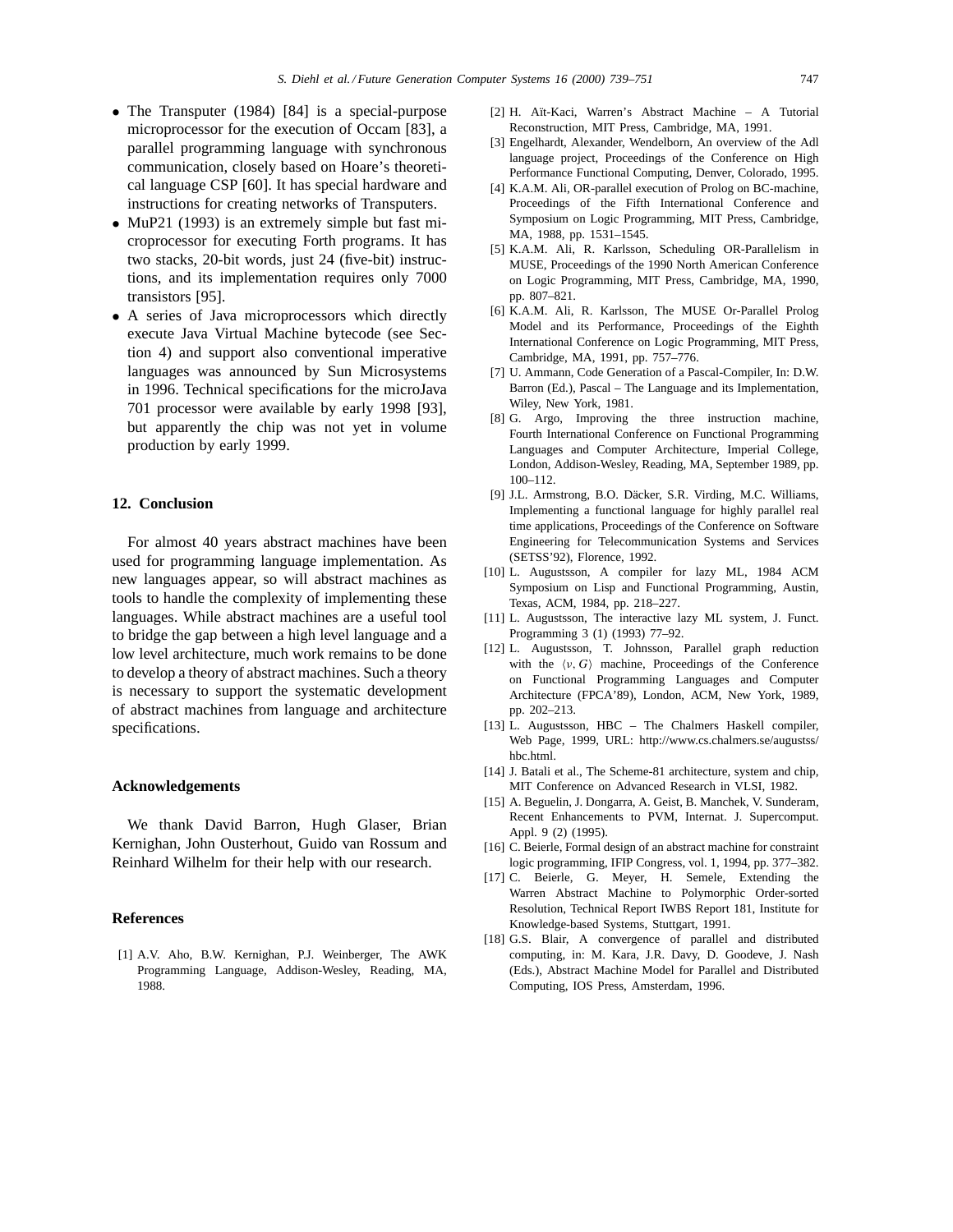- [19] J. Blazwicz, K.H. Ecker, G. Schmidt, J. Weglarz, Scheduling in Computer and Manufacturing Systems, Springer, Berlin, 1994.
- [20] E. Börger, D. Rosenzweig, The WAM Definition and Compiler Correctness, in: C. Beierle, L. Plümer (Eds.), Logic Programming: Formal Methods and Practical Applications, North-Holland, Amsterdam, 1995, pp. 22–90.
- [21] P.G. Bosco, C. Cecchi, C. Moiso, An extension of WAM for K-LEAF: a WAM-based compilation of conditional narrowing, Proceedings of the Sixth International Conference on Logic Programming (Lisboa), MIT Press, Cambridge, MA, 1989.
- [22] S. Breitinger, U. Klusik, R. Loogen, Y. Ortega-Mallén, R. Pena, DREAM: The DistRibuted Eden Abstract Machine, in: Implementation of Functional Languages – Selected Papers of the Ninth International Workshop (IFL'97), Lecture Notes in Computer Science, vol. 1467, Springer, Berlin, 1997, pp. 250–269.
- [23] P.J. Brown, Macro Processors and Techniques for Portable Software, Wiley, Chichester, UK, 1988.
- [24] R. Butler, T. Disz, E. Lusk, R. Olson, R. Overbeek, R. Stevens, Scheduling Or-Parallelism: An Argonne Perspective, in: Proceedings of the Fifth International Conference and Symposium on Logic Programming, MIT Press, Cambridge, MA, 1988.
- [25] B. Campbell, J.M. Goodman, HAM: a general purpose hypertext abstract machine, Commun. ACM 31 (7) (1988) 856–861.
- [26] L. Cardelli, The functional abstract machine, Technical Report TR-107, AT&T Bell Labs, 1983.
- [27] L. Cardelli, Compiling a functional language, Lisp and Functional Programming, ACM, New York, 1984.
- [28] C. Chambers, D. Ungar, E. Lee, An efficient implementation of Self, a dynamically typed object-oriented language based on prototypes, in: OOPSLA'89, New Orleans, LA, October 1989, SIGPLAN Notices 24 (10) (1989) 49-70.
- [29] C. Chambers, D. Ungar, E. Lee, An efficient implementation of Self, a dynamically typed object-oriented language based on prototypes, Lisp Symbol. Comput. 4 (3) (1991) 57–95.
- [30] F.C. Chow, M. Ganapathi, Intermediate languages in compiler Construction-A bibliography, ACM SIGPLAN Notices 18 (11) (1983) 21–23.
- [31] A. Ciepielewski, S. Haridi, B. Hausman, Or-Parallel Prolog on Shared Memory Multiprocessors, J. Logic Programming 7 (1989) 125–147.
- [32] R. Clark, S. Koehler, The UCSD Pascal Handbook, Prentice-Hall, Englewood Cliffs, NJ, 1982.
- [33] M.E. Conway, Proposal for an UNCOL, Commun. ACM 1 (10) (1958) 5–8.
- [34] G. Cousineau, P.-L. Curien, M. Mauny, The Categorial Abstract Machine, Proceedings of FPCA'85, Springer, LNCS 201, 1985.
- [35] G. Cousineau, M. Mauny, The Functional Approach to Programming, Cambridge University Press, Cambridge, 1998.
- [36] P. Crégut, An abstract machine for the normalization of λ-terms, ACM Conference on Lisp and Functional Programming, Nice, France, ACM Press, 1990, pp. 333–340.
- [37] P. Crégut, Machinesá environnement pour la réduction symbolique et l'évaluation partielle, Ph.D. Thesis, Université Paris VII, France, 1991.
- [38] D. Culler, S.C. Goldstein, K. Schauser, T. von Eicken, TAM A Compiler Controlled Threaded Abstract Machine, Special Issue on Dataflow, J. Parallel Distrib. Comput. 1993.
- [39] P.L. Curien, The λρ-calculus: an abstract framework for environment machines, Rapport de Recherche LIENS-88-10, Ecole Normale Supérieure, Paris, France, 1988.
- [40] H.B. Curry, R. Feys, Combinatory Logic, vol. I, North-Holland, Amsterdam, 1958.
- [41] J. Darlington, M.J. Reeve, ALICE: A multiple-processor reduction machine for the parallel evaluation of applicative languages, Proceedings of FPCA'81, 1981, pp. 65–76.
- [42] N. Dershowitz, J.-P. Jouannaud, Rewrite systems, in: J. van Leeuwen (Ed.), Handbook of Theoretical Computer Science, vol. B, North-Holland, Amsterdam, 1990, pp. 243–320.
- [43] S. Diehl, Semantics-directed generation of compilers and abstract machines, Ph.D. Thesis, University Saarbrücken, Germany 1996, http://www.cs.uni-sb.de/∼diehl/phd.html.
- [44] S. Diehl, An experiment in abstract machine design, Software – Practice and Experience 27 (1) (1997).
- [45] S. Diehl, Transformations of evolving algebras, Proceedings of the VIII International Conference on Logic and Computer Science LIRA'97, Novi Sad,Yugoslavia, 1997, pp. 43–50.
- [46] S. Diehl, Natural semantics-directed generation of compilers and abstract machines, Formal Aspects of Computing, in press.
- [47] Engelhardt, Wendelborn, A partitioning-independent paradigm for nested data parallelism, Internat. J. Parallel Programming 24 (2) (1996).
- [48] J. Fairbairn, S.C. Wray, TIM: A simple, lazy abstract machine to execute supercombinators, in: G. Kahn (Ed.), Functional Programming Languages and Computer Architecture, Portland, Oregon, Lecture Notes in Computer Science, vol. 274, Springer, Berlin, 1987, pp. 34–45.
- [49] G. Fowler, A case for make, Software–practice and experience 20 (S1) (1990) 35–46.
- [50] J. Gabriel, T. Lindholm, E.L. Lusk, R.A. Overbeek, A Tutorial on the Warren Abstract Machine, Technical Report ANL-84-84, Argonne National Laboratory, Argonne, IL, 1985.
- [51] A. Goldberg, D. Robson, Smalltalk-80, The Language and Its Implementation, Addison-Wesley, Reading, MA, 1983.
- [52] A. Goldberg, D. Robson, Smalltalk-80, The Language and Its Implementation, Addison-Wesley, Reading, MA, 1989.
- [53] R.E. Griswold, The Macro Implementation of SNOLBOL4, Freeman, New York, 1972.
- [54] R.E. Griswold, J.F. Poage, I.P. Polonsky, The SNOLBOL4 programming language, Prentice-Hall, Englewood Cliffs, New Jersey, 1971.
- [55] G. Gupta, B. Javaraman, A model for AND-OR parallel execution of logic programs, Proceedings of the 18th International Conference on Parallel Processing, 1989.
- [56] J. Hannan, Operational semantics-directed compilers and machine architectures, ACM Transactions on Programming Languages and Systems 16 (4) (1994) 1215–1247.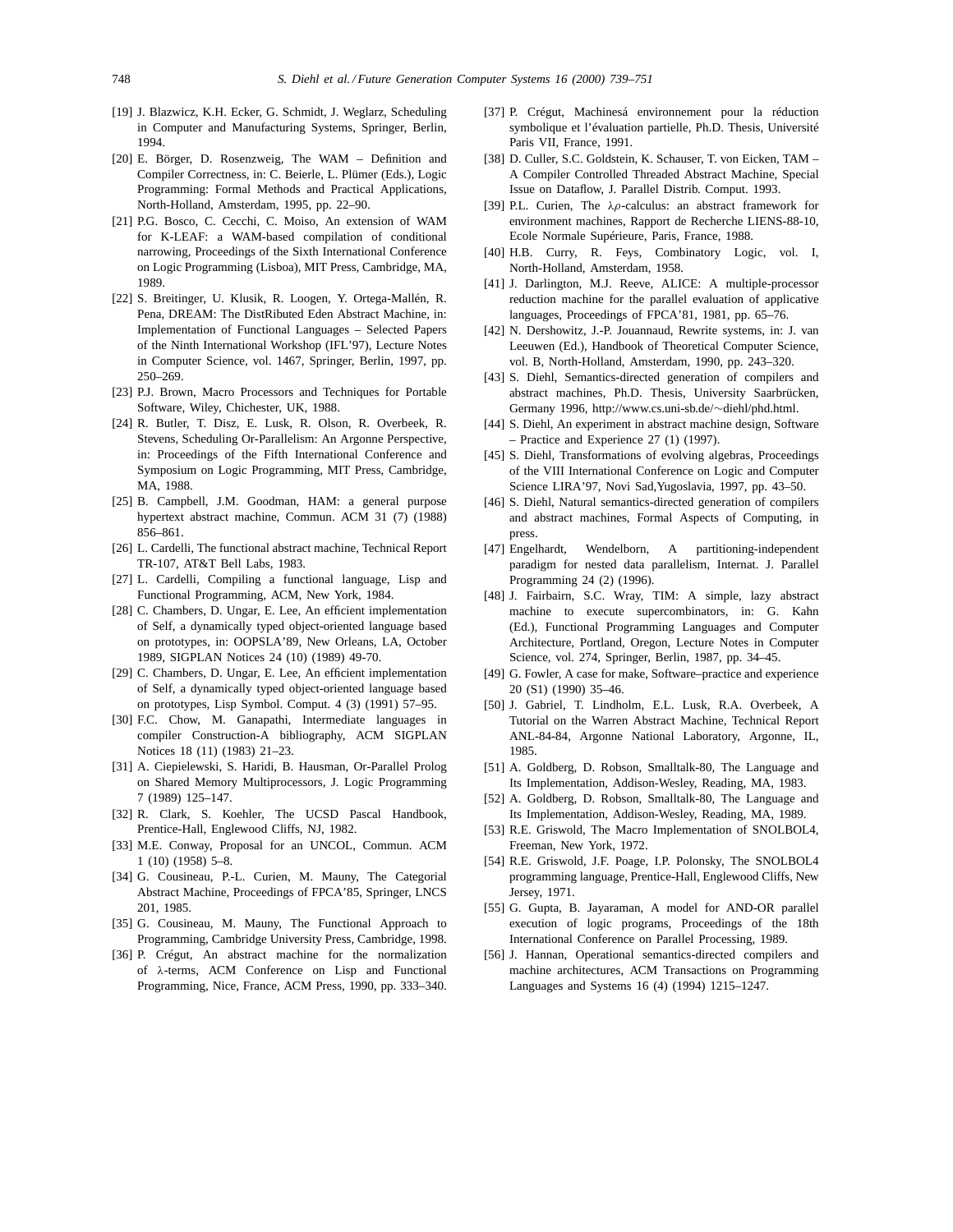- [57] M. Hanus, Compiling logic programs with equality, Proceedings of Second International Workshop on Programming Language Implementation and Logic Programming (PLILP'90), Lecture Notes in Computer Science, vol. 456, Springer, Berlin, 1990, pp. 387–401.
- [58] P.H. Hartel, M. Feeley, M. Alt, L. Augustsson, P. Baumann, M. Beemster, E. Chailloux, C.H. Flood, W. Grieskamp, J.H.G, van Groningen, K. Hammond, B. Hausman, M.Y. Ivory, R.E. Jones, J. Kamperman, P. Lee, X. Leroy, R.D. Lins, S. Loosemore, N. Röjemo, M. Serrano, J.-P. Talpin, J. Thackray, S. Thomas, P. Walters, P. Weis, P. Wentworth, Benchmarking implementations of functional languages with "pseudoknot", a Float-Intensive benchmark, J. Funct. Programming 6 (4) (1996) 621–655, ftp.wins.uva.nl pub computer-systems functional reports JFP pseudoknotI.ps.Z.
- [59] M.V. Hermenegildo, An abstract machine based execution model for parallel execution of logic programs, Ph.D. Thesis, University of Texas at Austin, Austin, 1986.
- [60] C.A.R. Hoare, Communicating Sequential Processes, Prentice-Hall, Englewood Cliffs, NJ, 1985.
- [61] J.E. Hopcroft, J.D. Ullman, Introduction to Automata Theory, Languages, and Computation, Addison-Wesley, Reading, MA, 1979.
- [62] R.J.M. Hughes, Super-combinators: A new implementation method for applicative languages, ACM Symposium on Lisp and Functional Programming, Pittsburgh, Pennsylvania, ACM, August 1982, pp. 1–10.
- [63] J. Hugunin, Python and Java the best of both worlds, Proceedings of the Sixth International Python Conference, San Jose, California, October 1997, Corporation for National Research Initiatives, Reston, Virginia.
- [64] Adobe Systems, Inc., PostScript Language Reference Manual, Addison-Wesley, Reading, MA, 1990.
- [65] J. Jaffar, P.J. Stuckey, S. Michaylov, R.H.C. Yap, An Abstract Machine for CLP(R), in: PLDI'92, San Francisco, SIGPLAN Notices, 1992.
- [66] G. Janssens, B. Demoen, A. Mariën, Improving the register allocation in WAM by reordering unificiation, Proceedings of the Fifth International Conference and Symposium on Logic Programming, MIT Press, Cambridge, MA, 1988, pp. 1388–1402.
- [67] R. Johnson, K. Shen, M. Fisher, J. Keane, A. Nisbet, An abstract machine for prototyping parallel proof mechanisms, in: M. Kara, J.R. Davy, D. Goodeve, J. Nash (Eds.), Abstract Machine Model for Parallel and Distributed Computing, IOS Press, Amsterdam, 1996.
- [68] T. Johnsson, Efficient compilation of lazy evaluation, Proceedings of the ACM SIGPLAN'84 Symposium on Compiler Construction, SIGPLAN Notices 19 (6) (1984) 58–69.
- [69] R. Jones, R. Lins, Garbage Collection Algorithms for Automatic Dynamic Memory Management, Wiley, New York, 1996.
- [70] U. Jørring, W.L. Scherlis, Compilers and staging transformations, Proceedings of the 13th ACM Symposium on Principles of Programming Languages, 1986.
- [71] P. Kacsuk, Execution Models of Prolog for Parallel Computers, MIT Press, Cambridge, MA, 1990.
- [72] J.F.T. Kamperman, H.R. Walters, ARM Abstract rewriting machine, in: H.A. Wijshoff (Ed.), Computing Science in the Netherlands, 1993.
- [73] M. Kara, J.R. Davy, D. Goodeve, J. Nash (Eds.), Abstract Machine Model for Parallel and Distributed Computing, IOS Press, Amsterdam, 1996.
- [74] B.W. Kernighan, C.J. Van Wyk, Timing trials, or the trials of timing: experiments with scripting and user-interface languages, Software – practice and experience 28 (8) (1998) 819–843.
- [75] R.B. Kieburtz, The G-machine: A fast, graph-reduction evaluator, in: J.-P. Jouannaud (Ed.), Function Programming Languages and Computer Architecture, Nancy, France, September 1985, Lecture Notes in Computer Science, vol. 201. Springer, Berlin, 1985.
- [76] D.E. Knuth, TeX: The Program, Addison-Wesley, Reading, MA, 1986.
- [77] P. Koopman, Stack Computers: the new wave, Ellis Horwood, Chichester, UK, 1989, URL: http://www.cs.cmu.edu/ koopman/stack/computers/.
- [78] D.G. Korn, KSH an extensible high level language, Very High Level Languages (VHLL), Santa Fe, New Mexico, Usenix Association, Berkely, CA, 1994, pp. 129–146.
- [79] H. Kuchen, R. Loogen, J.J. Moreno-Navarro, M. Rodríguez-Artalejo, Graph-based implementation of a functional logic language, Proceedings of European Symposium on Programming Languages (ESOP'90), Lecture Notes in Computer Science, vol. 432, Springer, Berlin, 1990, pp. 271–290.
- [80] P. Kursawe, How to invent a Prolog machine, Proceedings of the Third International Conference on Logic Programming, Lecture Notes in Computer Science, vol. 225, Springer, Berlin, 1986, pp. 134–148.
- [81] P.J. Landin, The mechanical evaluation of expressions, Comput. J. 6 (4) (1964).
- [82] X. Leroy, The Zinc experiment: An economical implementation of the ML language, Rapport Technique 117, INRIA Rocquencourt, France 1990.
- [83] INMOS Limited, Occam 2 Reference Manual, Prentice-Hall, London, 1988, ISBN 0-13-629312-3.
- [84] INMOS Limited, Transputer Instruction Set A Compiler Writer's Guide, Prentice-Hall, London, 1988, ISBN 0-13-929100-8.
- [85] Y.-J. Lin, V. Kumar, AND-parallel execution of logic programs on a shared memory multiprocessor: a summary of results, Proceedings of the Fifth International Conference and Symposium on Logic Programming, MIT Press, Cambridge, MA, 1988, pp. 1123–1141.
- [86] T. Lindholm, F. Yellin, The Java Virtual Machine Specification, Addison-Wesley, Reading, MA, 1996.
- [87] M. Lutz, Programming Python, O'Reilly, Sebastopol, California, October 1996.
- [88] L. Matyska, A. Jergova, D. Toman, Register allocation, in WAM, Proceedings of the Eighth International Conference on Logic Programming, MIT Press, Cambridge, MA, 1991.
- [89] S. McKeever, A framework for generating compilers from natural semantics specifications, in: P.D. Mosses (Ed.),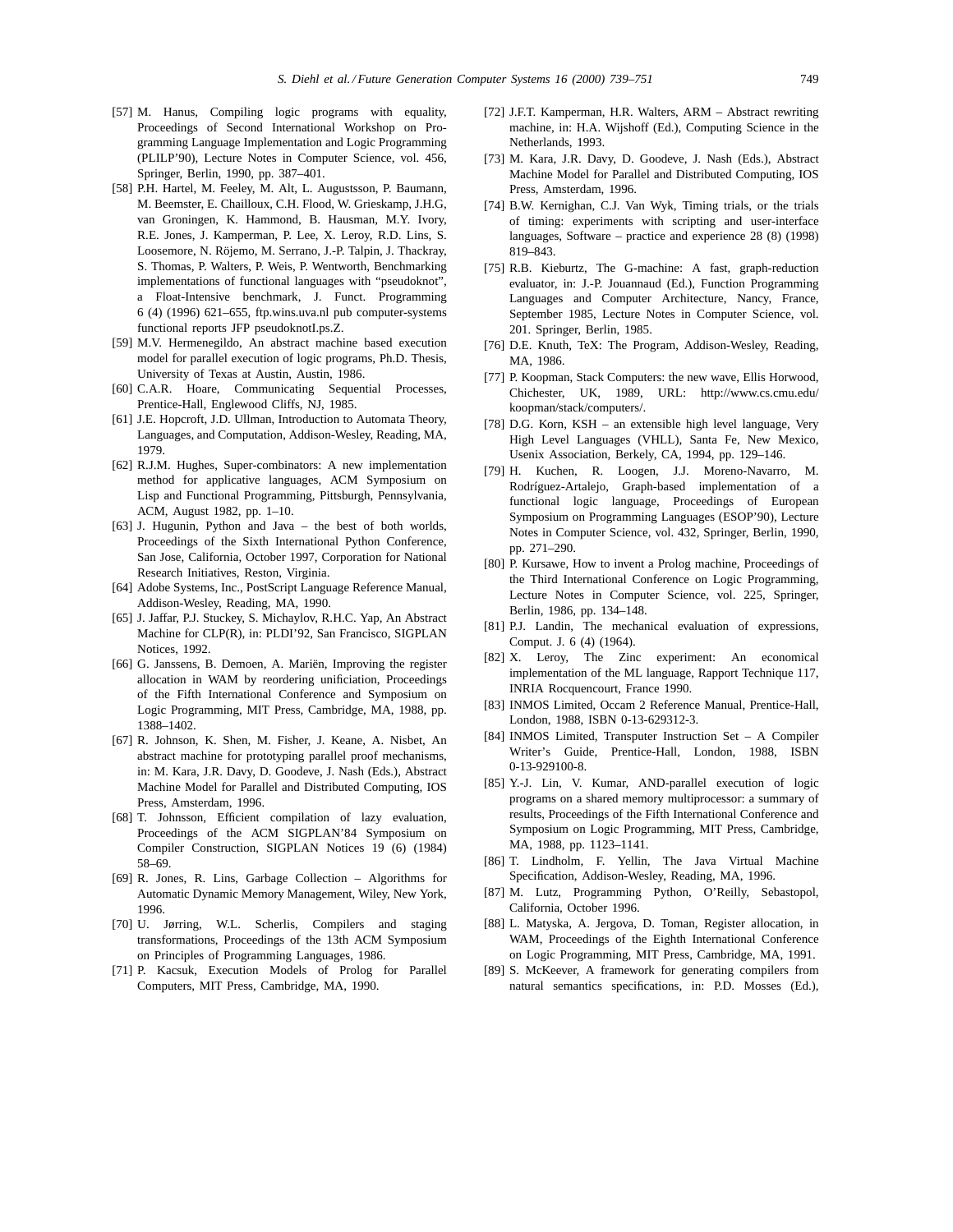Proceedings of the First Workshop on Action Semantics, BRICS-NS-94-1, University of Aarhus, Denmark, 1994.

- [90] M. Mehl, R. Scheidhauer, C. Schulte, An abstract machine for Oz, in: M. Hermenegildo, S.D. Swierstra (Eds.), Proceedings of the Seventh International Symposium, PLILP'95, vol. LNCS 982, Springer, Berlin, 1995.
- [91] J. Meyer, T. Downing, Java Virtual Machine, O'Reilly, Sebastopol, California, 1997.
- [92] The Microengine Company, Newport Beach, California, USA, Pascal Microengine Computer User's Manual, 1979.
- [93] Sun Microsystems, Microjava-701 java processor, Sun Microsystems Data Sheet, January 1998, URL: http:// www.sun.com/microelectronics/microJava-701.
- [94] C. Moore, Forth: A new way to program a mini-computer, Astron. Astrophys. (Suppl.) 15 (1974) 497-511.
- [95] C. Moore, C.H. Ting, MuP21 a high performance MISC processor, Forth Dimensions, January 1995. URL: http://www.UltraTechnology, com/mup21.html.
- [96] L. Moreau, The PCKS-machine: An abstract machine for sound evaluation of parallel functional programs with first-class continuations, Proceedings of the European Symposium on Programming Languages (ESOP'94), Lecture Notes in Computer Science, vol. 788, Springer, Berlin, 1994, pp. 424–438.
- [97] A. Mück, Camel: An extension of the categorial abstract machine to compile functional logic programs, PLILP'92, Lecture Notes in Computer Science, vol. 631, Springer, Berlin, 1992.
- [98] U. Nilsson, Towards a methodology for the design of abstract machines for logic programming, J. Logic Programming 16 (1993) 163–188.
- [99] K. Ogata, K. Ohhara, K. Futatsugi, TRAM: An abstract machine for order-sorted conditional term rewriting systems, Proceedings of the Eighth International Conference on Rewriting Techniques and Applications (RTA'97), Lecture Notes in Computer Science, vol. 1232, Springer, Berlin, 1997, pp. 335–338.
- [100] J.K. Ousterhout, Tcl and the Tk tookit, Addison-Wesley, Reading, MA, 1994.
- [101] J.K. Ousterhout, Scripting: Higher level programming for the 21st century, IEEE Computer 31 (3) (1998) 23–30.
- [102] S. Pemberton, M. Daniels, Pascal Implementation: The P4 Compiler and Interpreter, Ellis Horwood, Chichester, UK, 1983, ISBN 0-13-653-0311.
- [103] S.L. Peyton Jones, C.V. Hall, K. Hammond, W.D. Partain, P.L. Wadler, The Glasgow Haskell compiler: a technical overview, Joint Framework for Information Technology (JFIT) Technical Conference, Keele, England, March 1993, DTI/SERC, pp. 249–257.
- [104] S.L. Peyton Jones, The Implementation of Functional Programming Languages, Prentice-Hall, Englewood Cliffs, NJ, 1987.
- [105] S.L. Peyton Jones, Implementing lazy functional languages on stock hardware, the spineless tagless G-machine, J. Funct. Programming 2 (2) (1992) 127–202.
- [106] S.L. Peyton Jones, C. Clark, J. Salkild, M. Hardie, GRIP: a high-performance architecture for parallel graph reduction, in:

T.J. Fountain, M.J. Shute (Eds.), Multi-Processor Computer Architectures, North-Holland, Amsterdam, 1990.

- [107] G.D. Plotkin, A structural approach to operational semantics, Technical Report FN-19, DAIMI, Aarhus University, Denmark, 1981.
- [108] I.V. Ramakrishnan, P. Rao, K. Sagonas, T. Swift, D.S. Warren, Efficient tabling mechanisms for logic programs, in: L. Sterling (Ed.), Proceedings of the 12th International Conference on Logic Programming ,Tokyo, MIT Press, Cambridge, MA, 1995.
- [109] B. Randell, L.J. Russel, Algol60 Implementation, Academic Press, New York, 1964.
- [110] T.H. Romer, D. Lee, G.M. Voelker, A. Wolman, W.A. Wong, J.-L. Baer, B.N. Bershad, H.M. Levy, The structure and performance of interpreters, Proceedings of the 7th Int. Conf. on Architectural Support for Programming Languages and Operating Systems (ASPLOS), Cambridge, MA, September 1996, ACM, New York, 1996, pp. 150–159.
- [111] D.M. Russinoff, A verified Prolog compiler for the Warren abstract machine, J. Logic Programming 13 (1992) 367–412.
- [112] P.M. Sansom, S.L. Peyton Jones, Formally based profiling for higher-order functional languages, ACM Trans. Programming Languages Systems 19 (2) (1997) 334–385.
- [113] M. Schönfinkel, Über die Bausteine der mathematischen Logik, Mathematische Annalen 92 (6) (1924) 305–316.
- [114] H. Seidl, R. Wilhelm, Probabilistic load balancing for parallel graph reduction, Proceedings IEEE Region 10 Conference, IEEE Press, New York, 1989.
- [115] P. Sestoft, Analysis and efficient implementation of functional programs, Ph.D. Thesis, DIKU, University of Copenhagen, Denmark, 1991, DIKU Research Report 92/6.
- [116] P. Sestoft, Deriving a lazy abstract machine, J. Programming 7 (3) (1997).
- [117] P. Sestoft, Moscow, ML, Web Page, 1999, URL: http://www.dina.kvl.dk/ sestoft/mosml.html.
- [118] S. Srinivasan, Advanced Perl Programming, O'Reilly, Sebastopol, California, August 1997.
- [119] T.B. Steel Jr., A first version of UNCOL, Western Joint Comp. Conf., pp. 371–378. IRE and AIEE and ACM and AFIPS, New York, May 1961.
- [120] V.S. Sunderam, PVM: a framework for parallel distributed computing, Software – Practice and Experience 2 (4) (1990) 315–339.
- [121] A.S. Tanenbaum, Modern Operating Systems, Prentice-Hall, Englewood Cliffs, NJ, 1992.
- [122] P.W. Trinder, K. Hammond, J.S. Mattson Jr., A.S. Patridge, GUM: a portable parallel implementation of Haskell, Proceedings of the ACM SIGPLAN Conference on Programming Language Design and Implementation (PLDI'96), Philadelphia, 1996.
- [123] D.A. Turner, A new implementation technique for applicative languages, Software – Practice and Experience 9 (1979) 31– 49.
- [124] P. van Roy, 1983–1993: The wonder years of sequential Prolog implementation, J. Logic Programming (1994).
- [125] P. van Roy, A.M. Despain, The benefits of global dataflow analysis for an optimizing Prolog compiler, Proceedings of